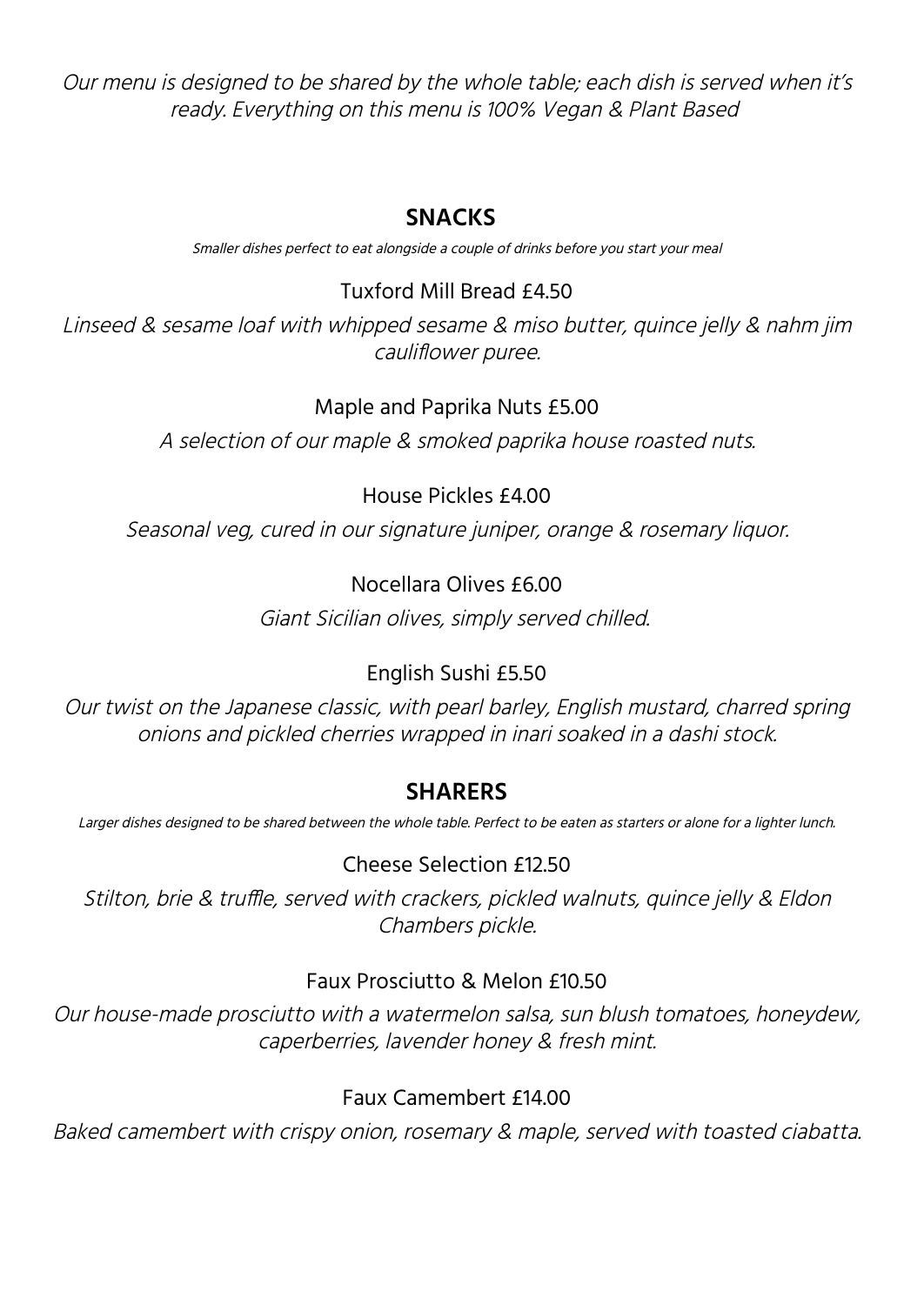## **TASTING PLATES**

The tasting plates vary in size but are smaller dishes similar to tapas, we recommend 2-3 dishes per person.

## Asparagus & Prosciutto £9.00

Local mixed asparagus, in <sup>a</sup> split sauce of horseradish & truffle cream & fresh chive oil. Finished with our house-made crispy prosciutto.

#### Heritage Tomato Tart £7.00

A beautifully fresh, summer tart with confit heritage tomatoes, whipped garlic gorgonzola, fresh English radish, tarragon, dill & tomato crisps.

## Bbq Miso Hispi £6.00

Charred hispi cabbage glazed in <sup>a</sup> rich miso bbq sauce. Simply finished with burnt lemon & roasted pistachio.

#### Wholegrain Croquettes £8.00

Mustard, potato & chive croquettes, with <sup>a</sup> light watercress & pea puree, finished with quick pickled shallot rings & <sup>a</sup> charred spring onion jus.

#### Brie & Brioche v6 £8.00

Toasted house brioche with <sup>a</sup> salsa of shallot, coriander, lime & pineapple. Finished with melted brie & caramelised pineapple.

#### Summer Green Wontons £6.50

Crispy fried wontons with fragrant pea, cabbage, shallot & herb filling. Poached in <sup>a</sup> dashi broth & finished with <sup>a</sup> spiced nahm jim oil.

#### Red Wine Heritage Carrots £7.50

Local Nottinghamshire carrots, poached in red wine & beetroot & glazed with beetroot molasses. Finished with fresh mint, almond yoghurt, pearl barley, orange & toasted almonds.

#### Summer Squash & Stilton Salad £7.00

Roasted local squash with mixed leaves, pickled sweet red peppers, stilton & white balsamic.

#### Chestnut & Shitake £7.50

Garlic butter sauteed mixed mushrooms, finished with <sup>a</sup> teriyaki & toasted sesame glaze. Served with <sup>a</sup> miso & caramelised onion puree.

#### Parmentier Potatoes £5.50

Garlic and rosemary laced potatoes, finished with flaked salt.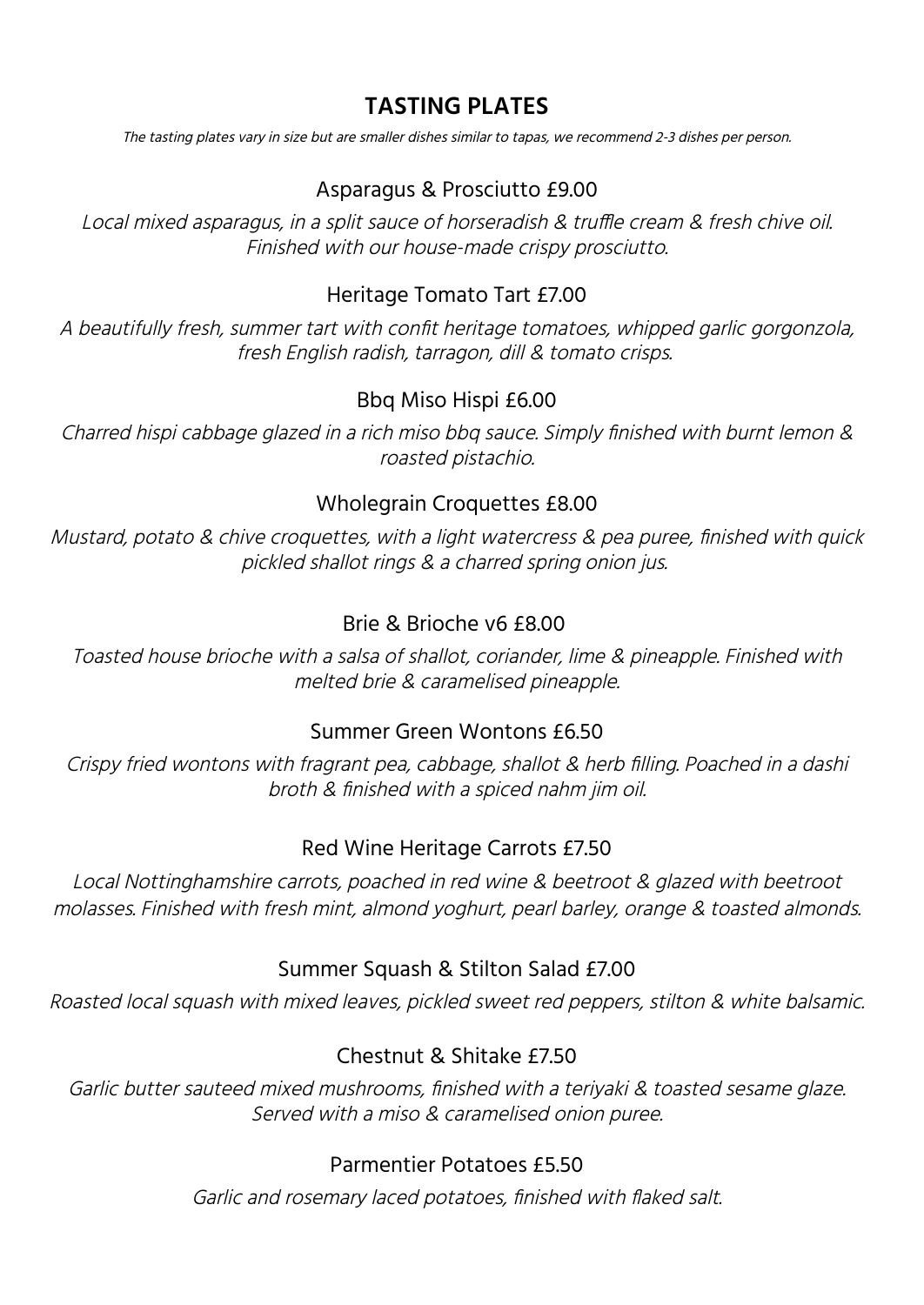## **DESSERTS**

Banana & Miso £6.00

Chocolate & miso ganache, brulee banana, vanilla ice cream, coffee sponge & hazelnut brittle

### Strawberry & Basil £6.00

Crispy pastry, fresh strawberry, basil sorbet, whipped mascarpone & finished with <sup>a</sup> beautiful vanilla/Nicholas Alziari oil.

## Seasonal Sorbet & Gelato £3

Two scoops of our homemade ice creams. Ask your server for our seasonal flavours.

# **LUNCH OFFERS**

(Served 12-4pm Thurs & Fri)

# Individual

Choose one snack and two of the tasting plates for £20.00

# Sharing for two

Choose one snack, one sharing dish & two tasting plates for £32.00